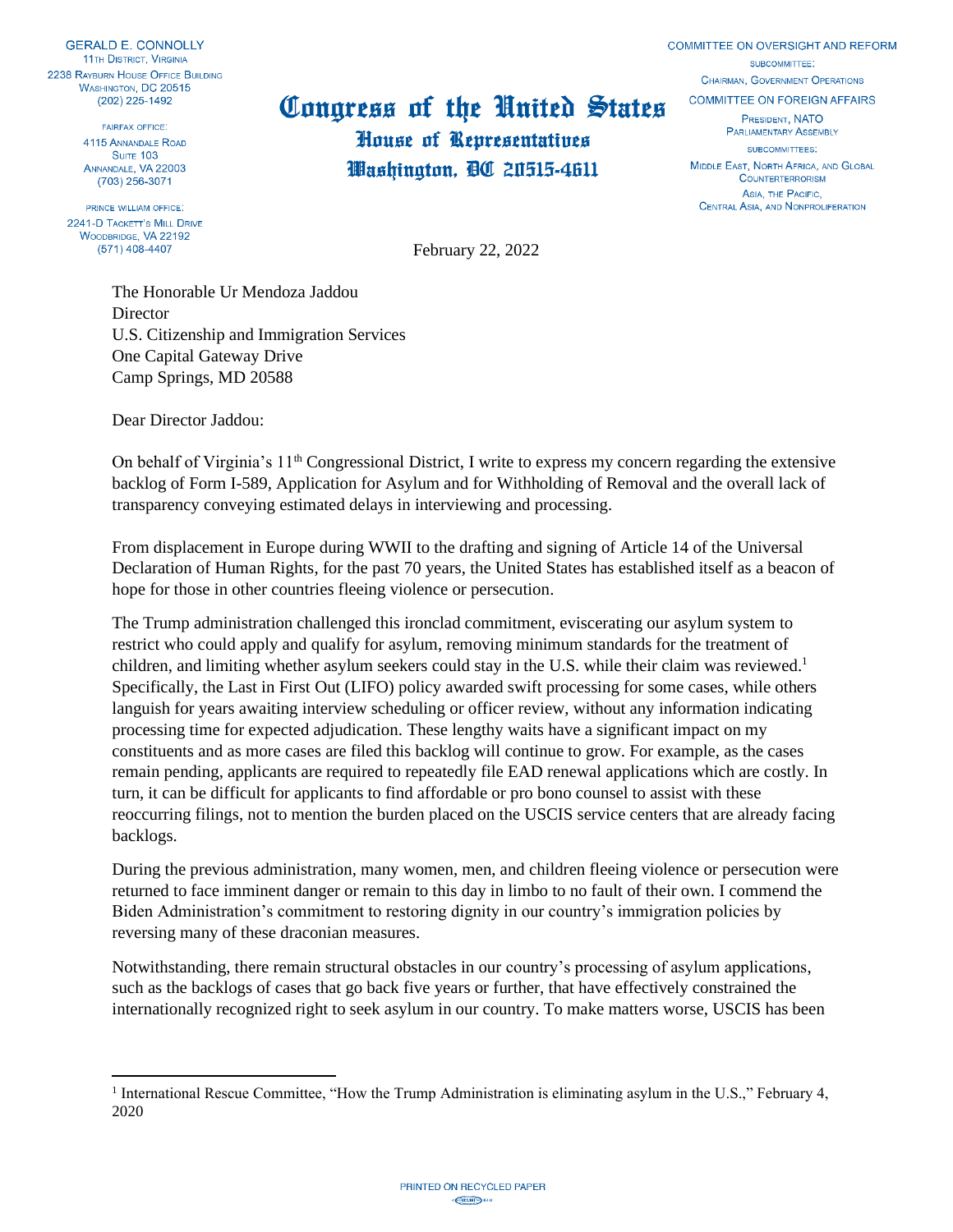unable to provide a timeline for how long it will take them to process cases that were submitted before the Last in First Out (LIFO) policy was implemented.

For these reasons, I respectfully request information on the progress of:

- Review and processing of Form I-589 applications filed before the LIFO policy was implemented.
- Efforts to publish online or inform Congress the timeline for processing I-589 applications submitted from before LIFO policy was implemented.
	- o This should include processing times for those that filed before the LIFO policy was implemented, and those after.
	- o This should also include information on how many cases were adjudicated under LIFO vs. those that joined the backlog
- Consideration of the proposal to automatically issue EADs to applicants who have filed a Form I-589, Application for Asylum, or otherwise indicate an intent to apply for asylum, without requiring a separate EAD application form.<sup>2</sup>

The right to seek asylum is a human right that we must uphold. Processing asylum applications in a timely manner and improving transparency surrounding the wait times of the backlogs will greatly benefit those seeking refuge in the United States, as it will the United States from their important contribution to our country. Additionally, these processing times are pertinent in responding to my constituents.

I respectfully request a response to the above points detailing USCIS's strategy for addressing longstanding Form I-589 applications, and transparency regarding informing the public of the estimated wait times by March 31, 2022.

Should you require any additional information, please contact my staff Matthew McLaughlin at (202) 225-1492 or at [Matthew.McLaughlin@mail.house.gov.](mailto:Matthew.McLaughlin@mail.house.gov) Thank you in advance for you attention to this matter.

Sincerely,

Sentif E. Commons

Gerald E. Connolly Member of Congress 11th District, Virginia

<sup>&</sup>lt;sup>2</sup> "Joint Letter to DHS Secretary Mayorkas and USCIS Director Jaddou," November 17, 2021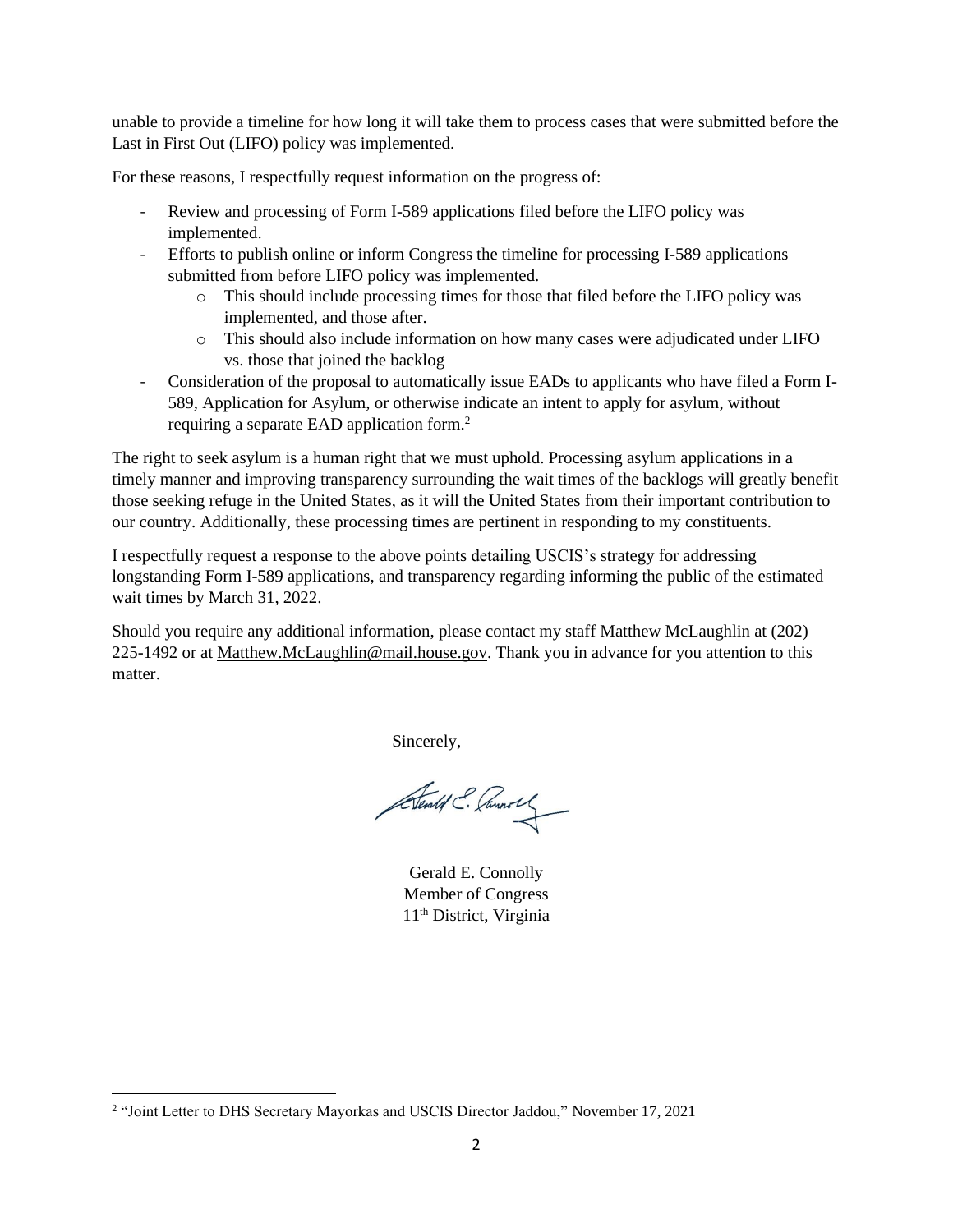

April 13, 2022

The Honorable Gerald E. Connolly U.S. House of Representatives Washington, DC 20515

Dear Representative Connolly:

 Thank you for your February 22, 2022, letter to U.S. Citizenship and Immigration Services (USCIS) regarding backlogs of Form I-589, Application for Asylum and for Withholding of Removal, and estimated delays in interviewing and processing these applications.

USCIS has taken significant steps to address the affirmative asylum backlog pertaining to Form I-589, Application for Asylum and for Withholding of Removal, through the expansion of operations at U.S. Citizenship and Immigration Services (USCIS) asylum offices and the allocation of adjudicative resources at these offices according to workload priorities. For example, USCIS increased the number of authorized asylum officer positions from 273 positions in 2013 to 810 positions by 2020, which was intended to reduce the affirmative asylum backlog and to increase the capacity to handle the rising number of credible fear and reasonable fear claims at the border by reducing the need to reassign asylum officers from the affirmative asylum workload to those cases. However, the COVID-19 pandemic has made it necessary to reduce the number of in-person interviews that could be safely conducted, thus slowing the rate at which USCIS could adjudicate affirmative asylum applications. In 2021, USCIS implemented the use of video technology to conduct affirmative asylum interviews to help maintain the number of interviews conducted safely during the pandemic.

Although current affirmative asylum completions and interviews remain below prepandemic levels, further increases in interviews conducted and case completions are expected in the remainder of fiscal year (FY) 2022 as COVID-19 restrictions are lifted. Additionally, USCIS received funding under the FY 2022 Continuing Resolution (CR) for USCIS Operations and Support and under the 2022 Consolidated Appropriations Act, specifically for application processing and reduction of backlogs across the agency, including asylum offices. The funding release amounted to \$275 million agency-wide. The Asylum Division is using its portion of this funding to hire nearly 200 Asylum Division staff who will be focused on work related solely to affirmative asylum backlog reduction.

In FY 2022, asylum offices are prioritizing the processing of pending affirmative asylum cases filed before January 31, 2018. There are currently 210,000 affirmative asylum cases pending that were filed before this date. This volume represents 45% percent of the total pending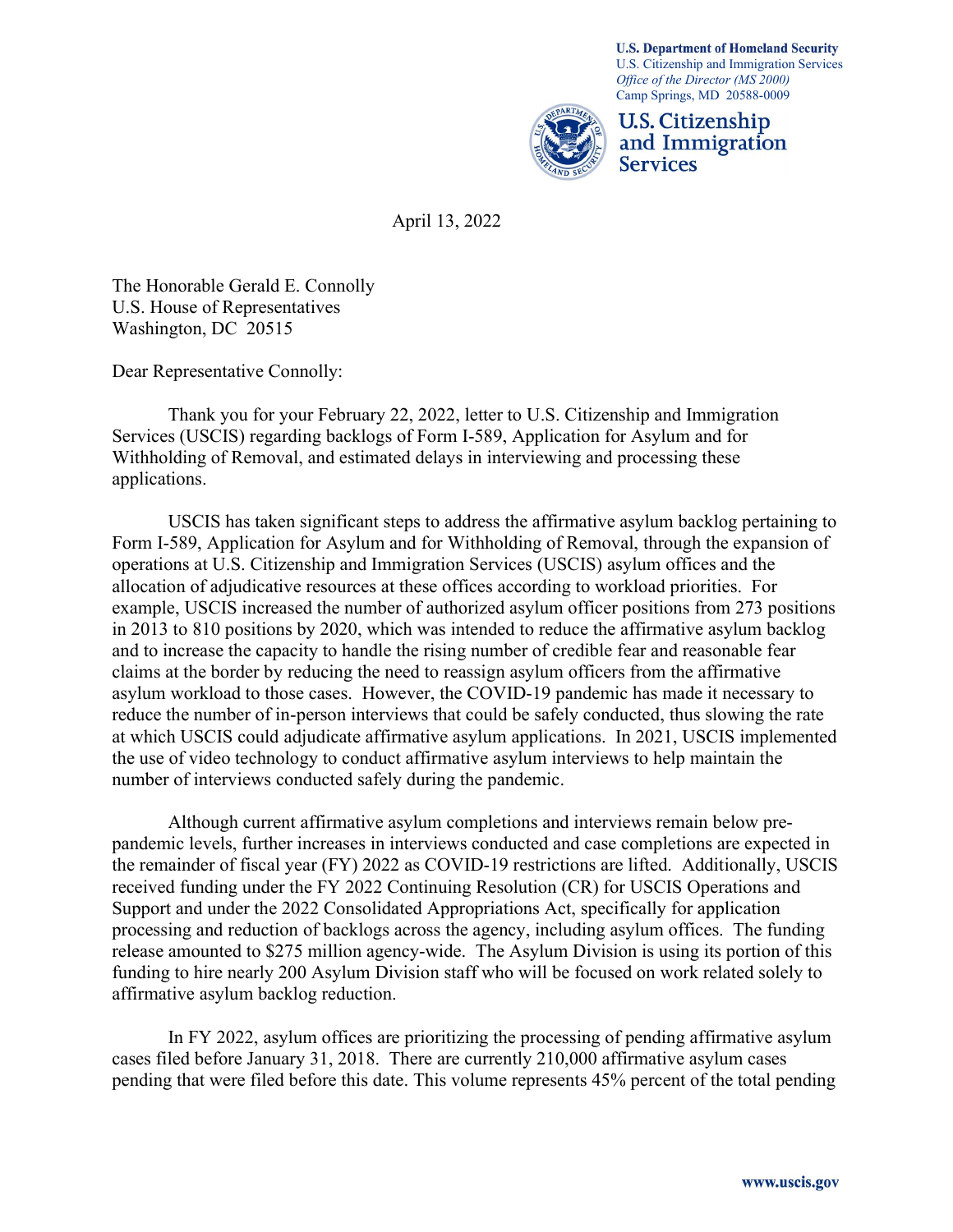## The Honorable Gerald E. Connolly Page 2

affirmative asylum caseload.<sup>1</sup> These cases were received during years of the highest levels of affirmative asylum filings. In FY 2016, USCIS received 114,965 new applications and in FY 2017 USCIS received 141,695 new applications. The affirmative asylum backlog dating from these years is the result of a prolonged, significant increase in affirmative asylum application filings and credible fear screenings, both of which are processed by an asylum office. Between FY 2013 and FY 2017, despite significant staffing increases, increased receipts outpaced increased staffing and the establishment of new or expanded facilities needed to support additional staffing growth. These circumstances, along with resources and changes in the scheduling system for asylum cases, resulted in backlog growth.

Historically, USCIS has had a practice of scheduling for interview the most recent applicants to file an application, known as last in, first out (LIFO). The LIFO system was intended to discourage individuals from potentially filing meritless asylum applications to take advantage of the backlog to obtain employment authorization during the period in which their case was pending in the backlog. By giving priority to the newest cases, applicants who may have filed asylum applications solely to obtain work authorization risked having their cases heard more quickly and denied during the waiting period, meaning that any efforts to file solely to obtain work authorization would be fruitless. Between 2014 and 2017, USCIS shifted to a first in, first out (FIFO) scheduling system for asylum cases. On January 31, 2018, USCIS announced that it would return to the LIFO scheduling system. Since reinstituting LIFO, the annual growth of the backlog has dropped to a 10-percent growth in FY 2018, a 7-percent growth in FY 2019, and a 13-percent growth in FY 2020.

Of the 374,000 affirmative asylum applications received during the period USCIS implemented FIFO scheduling, a significant number of these cases remain pending in 2022. During FY 2022, asylum offices have assigned more staff to the completion of applications filed before 2018. Between October 1, 2021, and February 22, 2022, asylum offices have completed more than 3,700 applications filed from this period. This effort has decreased the number of total pending applications filed before January 31, 2018, from 214,000 on October 1, 2021, down to 210,300.

We agree with your request that USCIS begin publishing more information about the processing of affirmative asylum applications filed on or before January 31, 2018. By May 31, 2022, USCIS plans to post online regularly updated processing information for affirmative asylum backlog cases to provide the public with a better understanding of our progress.

Finally, USCIS is continuously looking for mechanisms that promote efficiency in processing applications for Employment Authorization Documents (EADs) and reduce their backlogs and processing times. Although the adjudication of EAD applications for asylum seekers is somewhat complex, and has been compounded by regulatory changes and litigation, we appreciate your suggestion and will bear it in mind in ongoing discussions of ways in which the agency can leverage technology to reduce operational burdens and improve processing times for those we serve.

<sup>&</sup>lt;sup>1</sup> The total pending affirmative asylum caseload as of January 31, 2022 was 446,710.